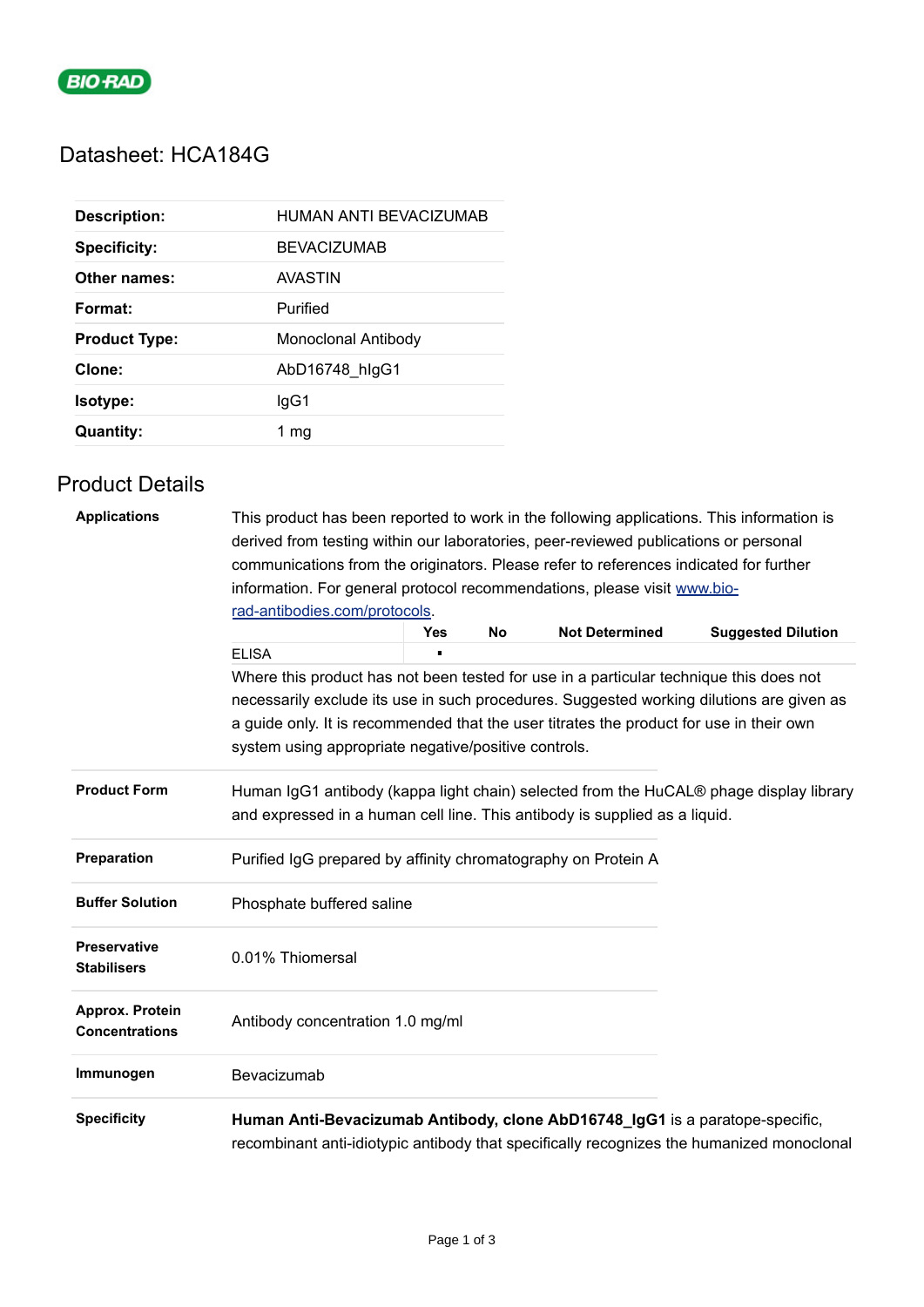|                                                | antibody drug bevacizumab and inhibits the binding of the drug to its target, vascular<br>endothelial growth factor A (VEGF-A). The antibody can be used to measure the levels of<br>bevacizumab and biosimilars in serum from patients.                                                                                                                                                                         |
|------------------------------------------------|------------------------------------------------------------------------------------------------------------------------------------------------------------------------------------------------------------------------------------------------------------------------------------------------------------------------------------------------------------------------------------------------------------------|
|                                                | A pair of anti-bevacizumab antibodies can be used to develop a pharmacokinetic (PK)<br>bridging ELISA to measure free drug. This antibody is recommended as the detection<br>antibody, paired with Anti-Bevacizumab Antibody in monovalent Fab format, clone<br>AbD17976 (HCA182) as the capture antibody.                                                                                                       |
|                                                | Bevacizumab (reference product branded as Avastin) is a humanized monoclonal<br>antibody (IgG1/kappa) that inhibits angiogenesis by binding to VEGF-A. VEGF-A is a<br>potent stimulator of angiogenesis of both normal and cancerous cells, and acts as a<br>regulator of vasculogenesis. Bevacizumab is used to treat various cancers, including<br>colorectal, lung, breast, glioblastoma, kidney and ovarian. |
|                                                | View a summary of all Anti-Bevacizumab Antibodies.                                                                                                                                                                                                                                                                                                                                                               |
| <b>Purity</b>                                  | 97.8% (capillary electrophoresis, reducing conditions).                                                                                                                                                                                                                                                                                                                                                          |
| <b>Affinity</b>                                | The monovalent intrinsic affinity of this antibody was measured as $KD=2.1$ nM by real time,<br>label-free molecular interaction analysis on immobilized Bevacizumab.                                                                                                                                                                                                                                            |
| <b>ELISA</b>                                   | This product may be used in a direct ELISA or as a detection reagent in a sandwich<br>ELISA, when conjugated to HRP, together with <b>HCA182</b> as the capture reagent.<br>Protocol: PK bridging ELISA to measure free drug<br>This antibody is fully human and can be used as a reference standard in an ADA assay.<br>Protocol: ADA bridging ELISA                                                            |
| <b>References</b>                              | 1. Kashiwagi, N. et al. (2017) Method for measuring anti-drug antibody US Patent<br>Application US20170315118A1                                                                                                                                                                                                                                                                                                  |
| <b>Storage</b>                                 | This product is shipped at ambient temperature. It is recommended to aliquot and store at<br>-20 $^{\circ}$ C on receipt. When thawed, aliquot the sample as needed. Keep aliquots at 2-8 $^{\circ}$ C for<br>short term use (up to 4 weeks) and store the remaining aliquots at -20°C.<br>Avoid repeated freezing and thawing as this may denature the antibody. Storage in                                     |
|                                                | frost-free freezers is not recommended.                                                                                                                                                                                                                                                                                                                                                                          |
| <b>Guarantee</b>                               | 12 months from date of despatch                                                                                                                                                                                                                                                                                                                                                                                  |
| <b>Acknowledgements</b>                        | This product and/or its use is covered by claims of U.S. patents, and/or pending U.S. and<br>non-U.S. patent applications owned by or under license to Bio-Rad Laboratories, Inc. See<br>bio-rad.com/en-us/trademarks for details.<br>Avastin is a trademark of Genentech, Inc.                                                                                                                                  |
| <b>Health And Safety</b><br><b>Information</b> | Material Safety Datasheet documentation #10094 available at:<br>10094: https://www.bio-rad-antibodies.com/uploads/MSDS/10094.pdf                                                                                                                                                                                                                                                                                 |